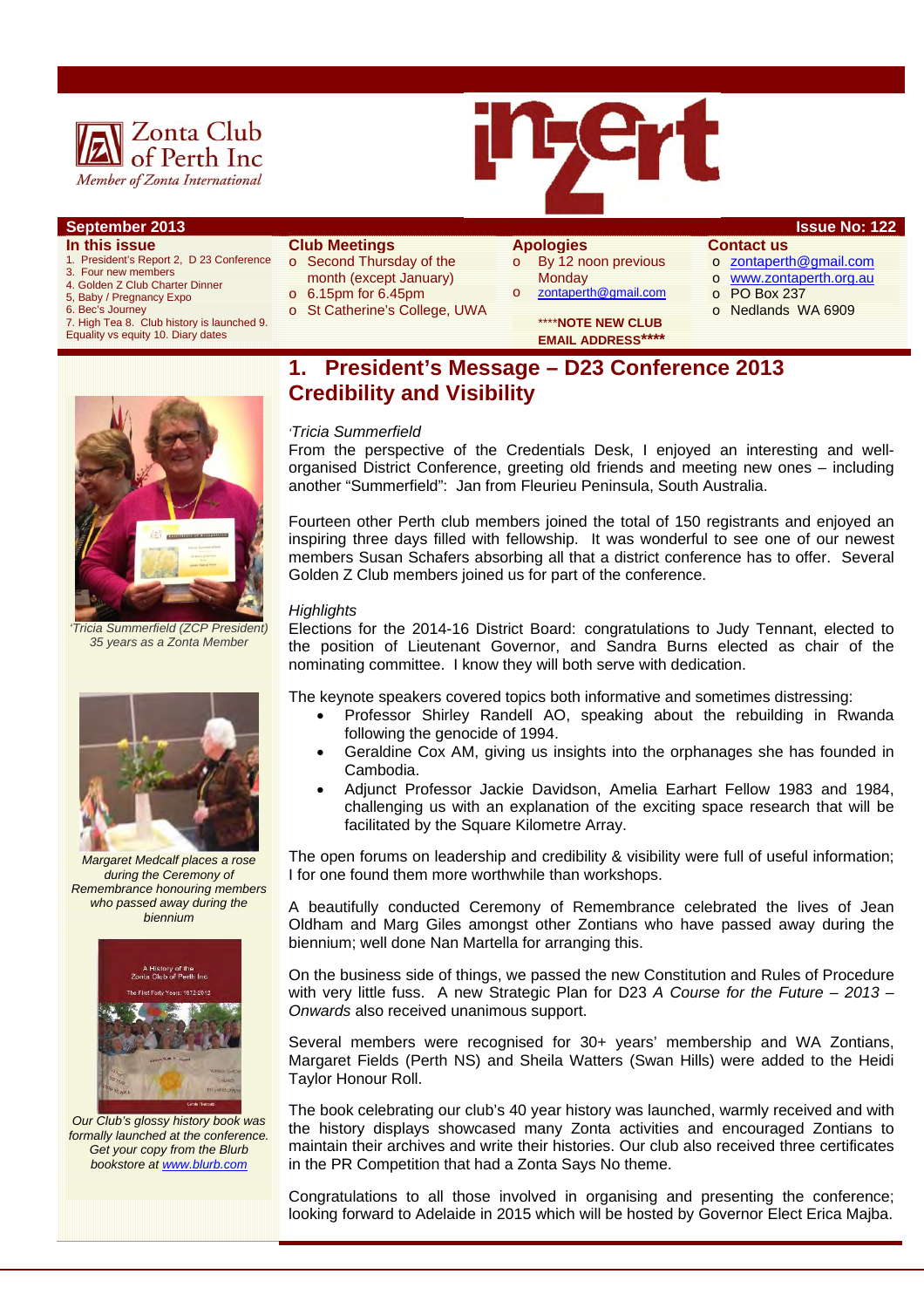## **2. District 23 Conference - First Timers' Perspectives**



*Karen Groves (left)with other flag bearers after the closing ceremony* 



*GZ Club members join in L-R Margaret Medcalf ZCP, Maria Stefanova ZI/ZF Dirrector , Judy Tennant ZCP Gemma Leeson GZC, Sandra Burns ZCP, Malal Masoon GZC and Lennie McCall ZCP* 



*Guest speaker: Professor Shirley Randell AO* 



*Geraldine Cox signs her inspirational book, "Home is where the Heart is" for Sandra Burns* 

### **Chrissie Hodges**

The theme for the three days was Credibility and Visibility. I have just returned home from one of the most stimulating and enlightening weekends at the Zonta District 23 Conference at Scarborough in WA.

I was a first timer or so it said on the lanyard I had hanging around my neck. The conference started by acknowledging that it was being held on aboriginal land which I thought was thoughtful and respectful with the sound of the Didgeridoo being played.

It was extremely well organized and a credit to everyone involved. The location couldn`t have been better but unfortunately the weather was not at its best but that didn`t dampen the excited spirits of everyone there, seeing old friends and making new ones.

The Flag Parade was something to feel proud of; seeing so many being carried and representing our different areas in Australia amongst them were the United Nations and the Aboriginal flags. The ceremony of remembrance had me in tears as we remembered our members who had passed away over in the last two years, two being from our club in Perth.

There was so much to remember, the wonderful speakers who enlightened us with Advocacy and Credibility - their passion to do good around the world where women and children are so in need of help; the Birthing Kits and Breast Cushions that we willingly get together and make; and even the Golden Z Club members were there, our future leaders.

The business meetings and speakers were evenly divided so we were always able to have something interesting to listen to. All the speakers were so fascinating I could have listened to them all day. They covered topics such as children in Cambodia, gender equality in Rwanda, radio telescopes around the world, science, women's issues, birthing kits, the history of Zonta, and so many more.

We also learnt how to travel with only a cabin bag with lovely smart adaptable clothes, I always seem to take too much! Another highlight was the Market Place in the room next door where we were able to buy Zonta memorabilia, eat our lunch and chat. The Evening Dine Out and Captain`s Dinner went extremely well and everyone had a great time.

The conference ended on a high note promoting the 2015 National Conference in Adelaide with about 20 members from there, as well as us, singing to ` C`Mon Along To Adelaide ' to the tune of ` Alexander`s Ragtime Band. '

I think after that we were all sad to leave and couldn`t wait to get together again in 2015.

Thank you, Governor Ann and all the helpers, who made the 2013 Conference so successful. It was fantastic!!

### **Sue Schafers**

Sadly I was unable to attend day one of the conference due to work commitments, and therefore missed out on the opening ceremony, keynote speaker and general administration.

However, despite my absence on Friday, I was warmly greeted at the registration desk on Saturday morning and acknowledged as a 'First Timer', which was clearly identified on a strip of green ribbon, which I proudly stowed in my lanyard pouch for all to see.

Within minutes of my arrival, the illustrious Carole Theobald (Area 3 Director), offered me a golden Zonta opportunity to assist the keynote speak of the day, Geraldine Cox, with her book sales. As they say, some things are just meant to be!

Approximately 13 years ago, I read an article about Geraldine and her work at the Sunrise orphanage and even then found her determination to be humbling. This view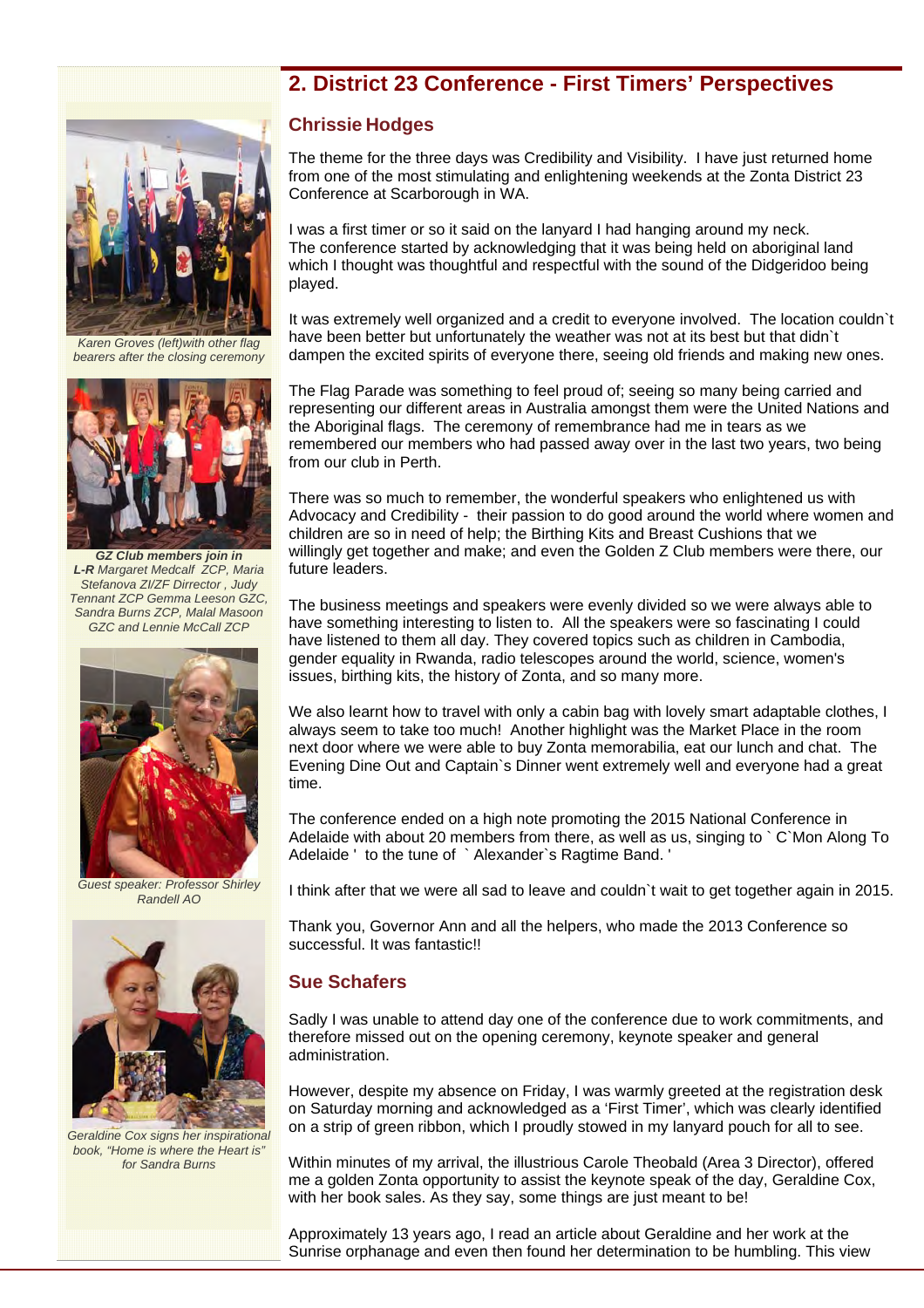

Val Gandossini (ZCP) and ZI Representative - Maria Stefanova at the Captain's Dinner



*Kath Mazzella OAM and Sandra Burns with 'Undies for better understanding" Display* 





*Adjunct Professor Jackie Davidson shares her enthusiasm for astronomy* 



*Liz Davenport's Wardrobe in a cabin bag presentation* 



*Zontians share the Zonta Says No message with Rebels motorcycle gang members* 

was reinforced when I met her in the flesh, as an exotic reincarnation of the news article I had read so many years ago. Her trademark hennaed hair, worn in a Buddha style top knot pierced with a single chop stick, identifies her as a woman who is not afraid of being different. And she is!

Geraldine spoke passionately and with purpose about her children as only a mother can do and as an audience we collectively shared her deep sadness when she reflected on the children she could not protect or provide for. Her commitment reminded me that in a world suffering from donor fatigue, one can always find a little bit more to give. To understand the true essence of Geraldine and her commitment to the 400 plus children she loves and supports, you really need to read her book 'Home is where the heart is'.

The rest of the day was no less of a stimulus package, when we were afforded the opportunity to listen to three extremely committed and inspirational ladies, namely:

- The gracious and gentle Maria Stefanova who provided us with a snapshot of the history and culture of her birthplace, Bulgaria; and her evident commitment to Zonta International;
- The young and energetic Holly Ransom, who at 23 years of age had the capacity to command our attention the moment she opened her mouth! This young lady has all the hallmarks of a great leader and whilst it was acknowledged that Rotary gained an advantage over Zonta by recruiting Holly first, me thinks the whole world will benefit in the long run.
- Kath Mazzella, a survivor of gynaecological cancer who is passionate about "demedicalising gynaecology" by encouraging women, men and the medical fraternity to remove the stigma attached to the quintessential body part of a woman, namely the clitoris, which Kath has affectionately re-labelled the "glitoris". I have no doubt that Kath will achieve this important objective along with adding new phrases to the medical collective, such as "having a gyno yarno".

Given the Zonta theme of "Credible and Visible" it was a salient reminder for us to acknowledge and celebrate the length of service achieved by some of the members, who have created such a solid foundation for our future. Fortunately for us, the history of Zonta Club of Perth and its members has been painstakingly recorded by Carole Theobald and the dedicated Archive team, in a format of your choosing (hard copy, ebook etc).

I can honestly say that I have never attended a conference which ended in a clothes shopping spree! Liz Davenport's 'wardrobe in a cabin bag' had the crowd oohing over 22 items of clothing, which emerged crumple free from a cabin sized case and the promise of multiple outfits, using a common sense approach to colour matching. Actually in terms of 'multiple' it almost seemed endless. Notwithstanding the promise to take you down one dress size! What an outstanding marketing concept and one to capitalise on for future events.

And then there were the Rebels Motorcycle gang members….Their presence an unknown quantity, along with the plain clothes police officers observing them! It was entertaining to observe their transformation when confronted by large groups of Zontians ! Perhaps we could continue this transformation by sending them a box of Zonta Says No! book marks.



*Delegates were enthralled with the speakers*



*Nan Martella (Bunbury), Cintra Amos (Adelaide Flinders) and newly elected Lt Governor Judy Tennant (ZCP) at the Captain's Dinner* 



*"C'mon Along to Adelaide" Conference 2015*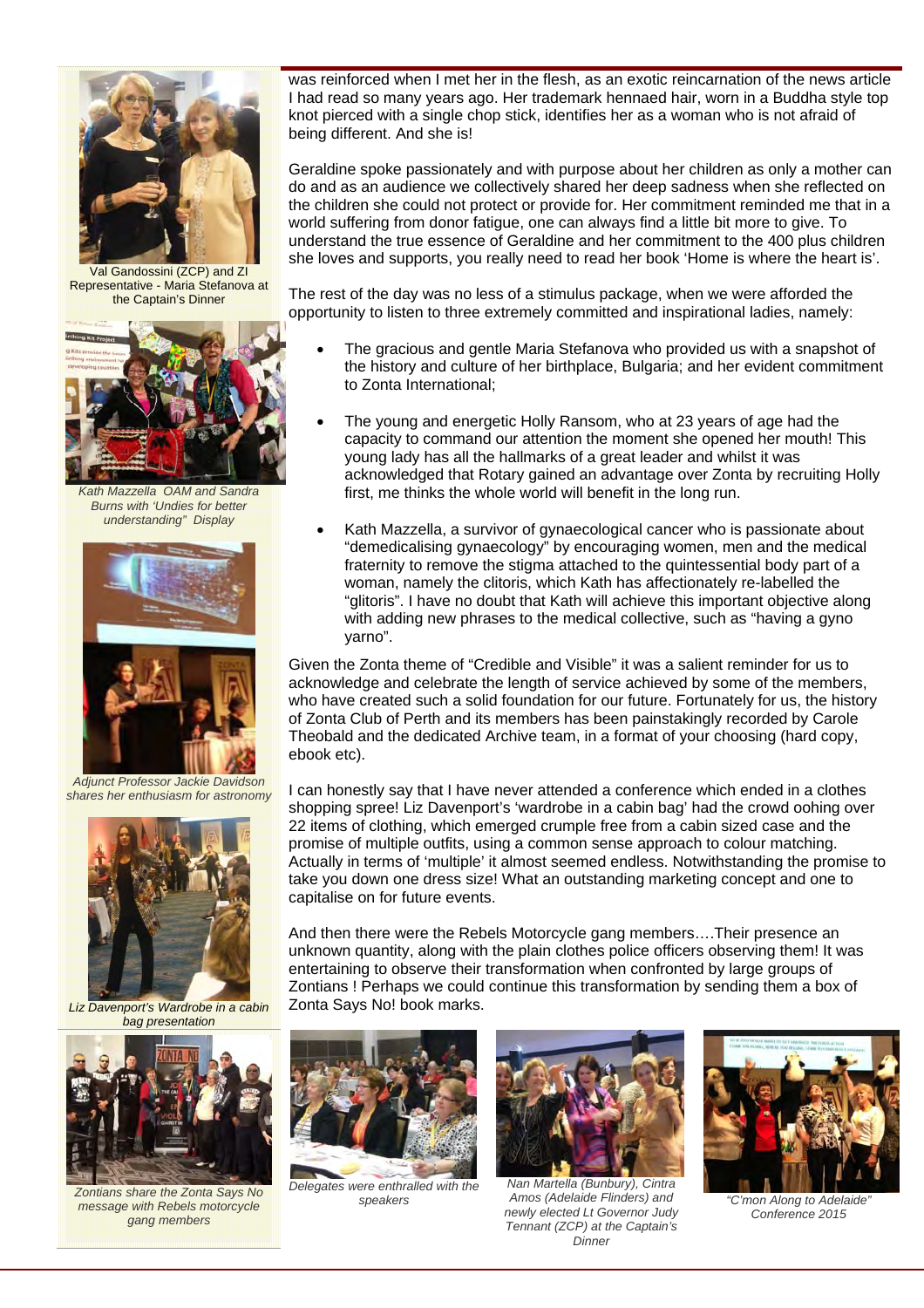

*Jane Moulden will be in next Area 3 Director. Jane is the immediate Past President of the Zonta Club of Dunsborough and it is the first time that a member of that club has held the A3 Director position. Jane will start her role in July 2014.* 



#### *District 23 Board for 2014-2016*

At the D23 Conference, the Board is elected for the 2014-2016 biennium. The following members will commence their new positions after the Zonta International Convention in July 2014. **L-R** Erica Majba (Governor), Judy Tennant (Lieutenant Governor), Patricia McLean (Treasurer), Kay Stewart (Area 1 Director), Nan Berrett (Area 2 Director)(hidden), Anne Miller (Vice Area 2 Director), Jane Moulden (Area 3 Director) and Margaret Lynch (Area 4 Director) Absent: Julia Taylor (Area 5 Director).

**3. New members inducted at the August Dinner Meeting** 



WELCOME TO ZONTA CLUB OF PERTH



*L-R Susan Schafers, Jeri Sein and Fiona Mouritz* 



*L-R Roslyn Budd, Ronette Drusovich and President, 'Tricia Summerfield* 

# *At the August Dinner meeting we inducted three new members into Zonta and*

*welcomed a Zontian who had transferred to our club from Queensland.* 

#### **Susan (Sue) Schafers**

Sue was born and raised in Africa and migrated to Australia as a child with her parents and elder sister. After working in Sydney, Melbourne and Canberra she came to Perth in early 2012 to assist with parental care duties. She has worked with the Commonwealth Government and is currently employed with the Department of Local Government and Communities.

#### **Jeri Sein**

Jeri Sein works as a Principal Policy Officer at the Department of Transport, Ports & Maritime Directorate. She recently completed her MBA, part time at UWA. She is a member of UN Australia and is a member of Oxfam WA State Committee, where she has coordinated a fundraiser for them. Jeri was born in Burma (Myanmar), migrating with her family at the age of 9. In June 2012 she visited Oslo and attended the Nobel Lecture by Daw Aung San Suu Kyi. Jeri is passionate about poverty and human rights issues. She enjoys travelling, cycling and yoga. Her long term plan includes having a family and become multi-lingual.

#### **Fiona Mouritz**

Fiona was born in Narrogin and spent her early years in Hyden where her grandparents were first pioneers to the district. She was forced to leave to continue her education at Presbyterian Ladies College then went on to complete her nursing certificate at Ngala in South Perth. Fiona went on to work in Bendigo's major hospital in the maternity unit, special care baby unit and children's wards for many years. As a mature student Fiona completed a BA in Social Work at Latrobe University. She has now come back to her home state…….

#### **Ronette Druskovich**

Ronette originally joined Zonta in Wellington, New Zealand in 2011, then the Brisbane Metro Breakfast Club in 2012 before transferring to Perth. Ronette has actively been involved in Zonta as a Board member, on the sub-committee for "Young Women in Public Affairs" and helping with the NZ Biennial Conference and Breast Cushion projects. Ronette is currently employed as a Commercial & Property Lawyer, working as Head of Commercial at Summers Legal in West Perth. She lived in WA as a child and has now returned with the intention of staying here a while. Ronette enjoys playing soccer, travelling and bike riding. Ronette holds dual Australian / NZ citizenship and is still on a Trust Board in NZ that provides housing for transplant patients.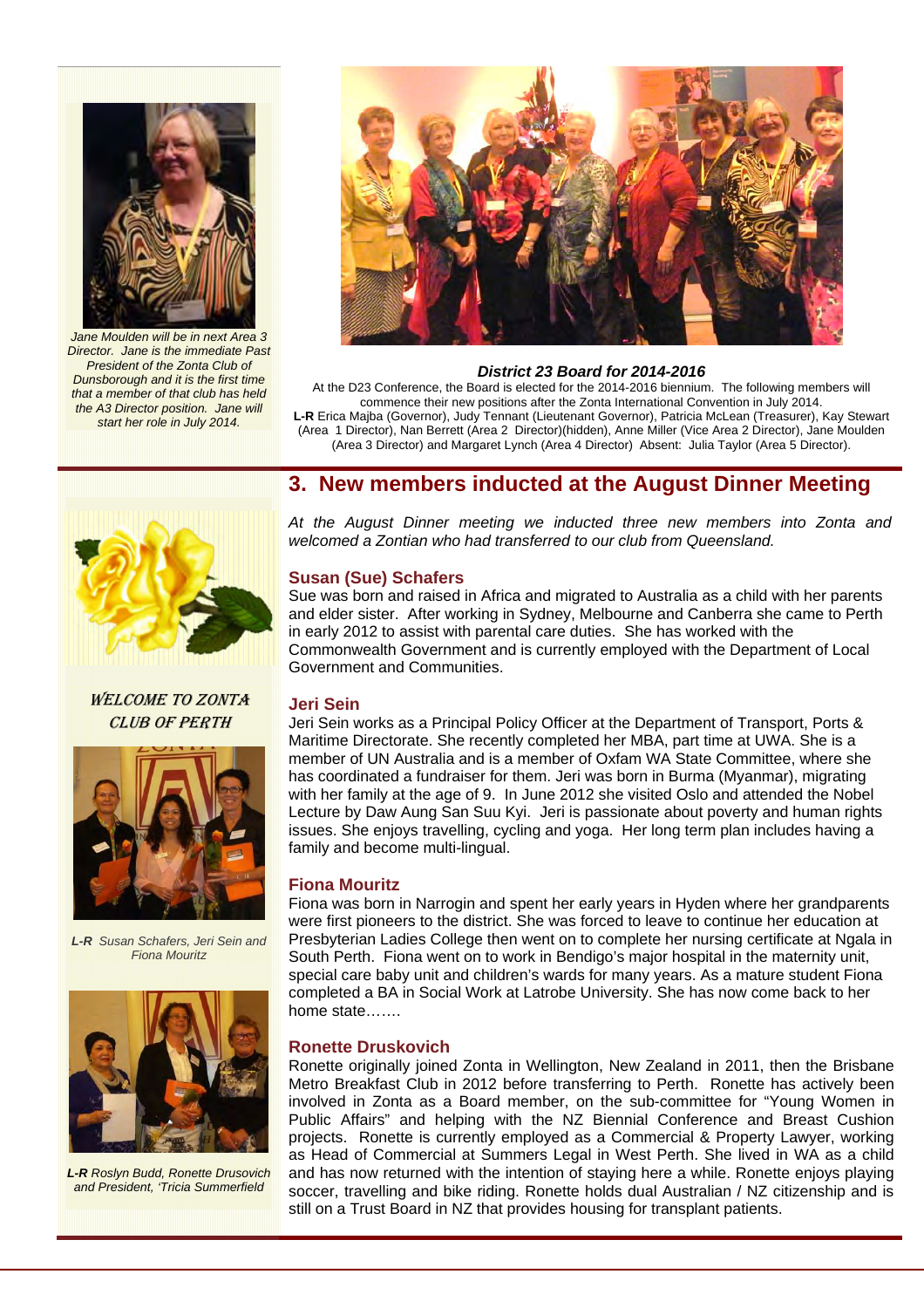## **4. Golden Z Club Charter Dinner**

## WELCOME TO THE FIRST GOLDEN Z CLUB IN WA



*St Catherine's College Decorations. L-R Jill Anderson, Roslyn Budd and Chrissie Hodges* 



*Cara Webling ( President of Golden Z Club of St Catherine's College) receiving her Introductory Pack from Liz Woodgate (International Director) watched by Lennie McCall (ZCP)* 



*The ZC Gavel was from the now defunct Zonta Club of South of Perth – with the new inscription on the reverse of the original.* 



*Birthing Kit Assembly day* 



*Top Table L-R Gemma Leeson (Vice President) Cara Webling (President) and Lennie McCall ZCP* 

*Lennie McCall, Zonta Club of Perth* 

Zonta International District 23 and the Zonta Club of Perth welcome the chartering of a Golden Z Club - St Catherine's College, The University of Western Australia.

The Zonta Club of Perth, as sponsoring club, warmly congratulates Cara Webling President and Gemma Leeson Vice President and their team of student members who now form part of one of Zonta International's longest running programs which aims to prepare the next generation of advocates for women world-wide.

The Charter Dinner, generously hosted by the Head of the College and member of the Zonta Club of Perth, Fiona Crowe, was enjoyed by students and members of the Zonta Club of Perth and other WA Zontians at the College on Monday 12 August 2013.

Zonta International Director and Board member Elizabeth Woodgate (Zonta Club of Peel) was the special guest for the evening and she addressed the guests and performed the chartering of the new club.

The Perth Club was most fortunate to be in a position to invite Elizabeth who was available to represent not only Zonta International but also ZI District 23 Governor Ann Horrocks (Zonta Club of Bendigo) who was unable to join us at the event.

The Golden Z Club program established in 1948 helps college and university students to develop leadership skills, promote career exploration and encourages members to participate in the community, college and international service projects. This is the first Golden Z Club formed in the District joining common interests with over 50 other clubs in countries around the world.

As the sponsoring club, members of the Zonta Club of Perth are looking forward to cooperating and encouraging the new club and working with student members through service by offering guidance, mentoring in leadership skills and providing career counselling. There will be great opportunities for all of us to work together to advance the status of women.

*Golden Z Club's gavel maintains a little bit of history. It is the one from the now defunct Zonta Club of South Perth, with the new GZ Club inscription placed on the reverse of side of the original. All new members were presented with a pack containing a certificate, information about Zonta and the Zonta Says No campaign.* 



**Golden Z Club St Catherine's College** 

*Back Row L-R Rebecca Adam, Den Scheer, Georgina Copeland (hidden), Christine Hui and Danah Hourani Front Row l-R Kate Hill, Wei Liam Tan, Vanitha Jahakumar, Gemma Leeson and Cara Webling*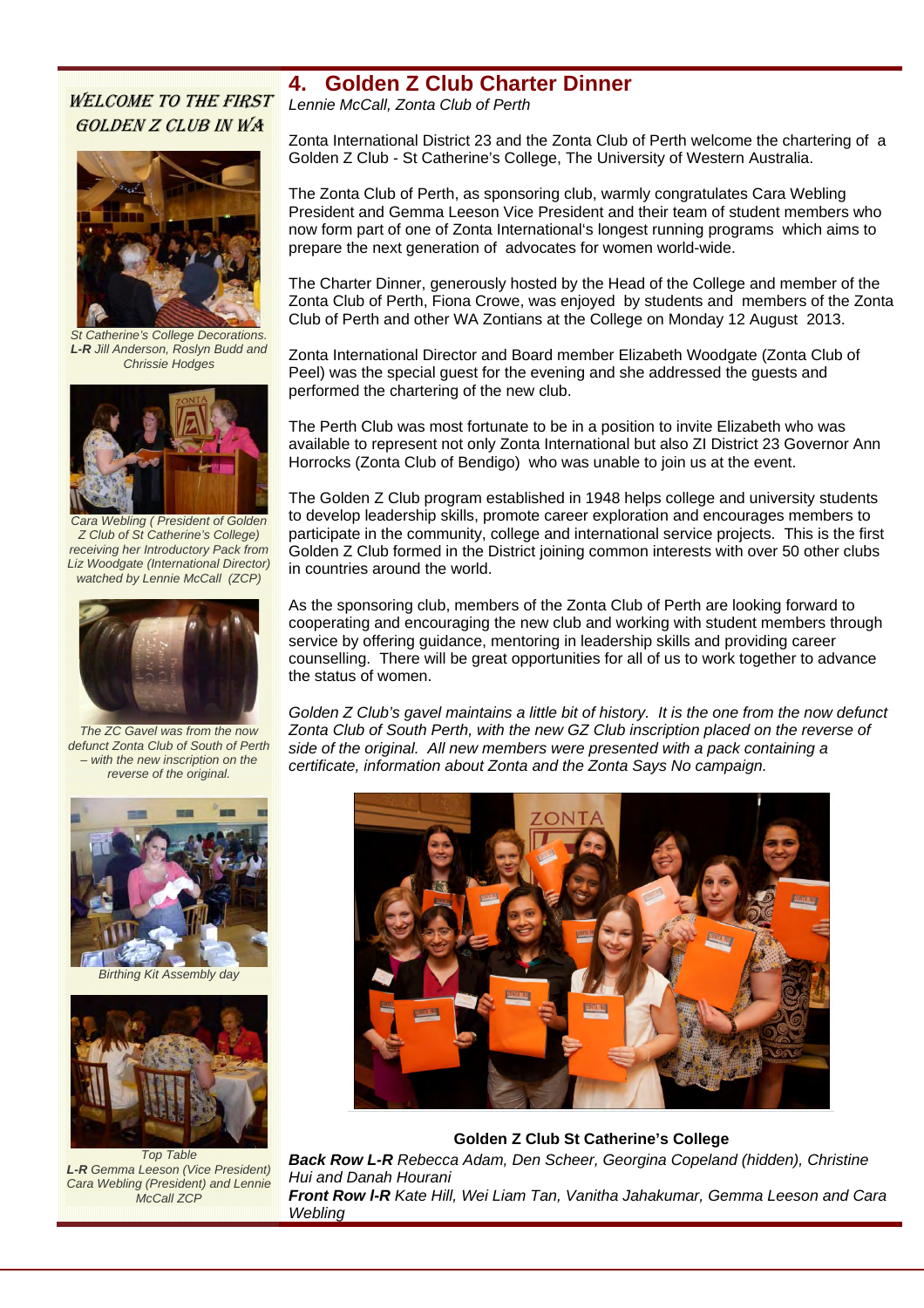

*Wendy Atherton (ZCP)and Chris Hodges (ZCP) help to set up* 



**Jo Kirby, Leanne Sultan (PNS),** *Deanne Byers (ZCP) and Molly McCaffrey (PNS)* 



*Bec leaving home* 



*Postcard from Istanbul* 



*Tile from Istanbul* 

## **5. Pregnancy, Babies & Children's Expo**

*This Expo raised \$ 2,526.60 for The Birthing Kit Foundation and make close to 850 birthing kits!! Ngaire Green thanks all volunteers for making the show such a success for the Foundation.* 

Zonta Clubs of Perth joined the Birthing Kit Foundation at this three day event held at Claremont Showground on the 9<sup>th</sup> -11<sup>th</sup> August 2013. Jean Wyder, Area 3 Birthing Kit Co-ordinator and Member of Perth Northern Suburbs Zonta Club, successfully secured a stand to showcase The Birthing Kit Foundation at this very popular yearly event.

The stand was designed to raise awareness of the Foundation and showed the contents of the kits and where they went. The opportunity was also taken to raise donations. The team encouraged pregnant mums to hold baby showers and consider asking their friends to donate \$3 for a kit at the shower! This struck a chord with many people and the Foundation is now working on developing this idea.

A roster of Zonta members manned this stand over all three days with the help of dedicated volunteer Jo Kirby (who we hope will become a Zontian in the future!) Most visitors to the stand had never heard of The Birthing Kit Foundation, so there are hundreds of people now awareof what this foundation does and where all the kits are delivered to.

Visitors to the stand were amazed at how few items are needed in the Birthing Kits in order to give women and babies in many rural African and Asian countries a '*Clean Birth'*. Jean has already booked a stand for Expo 2014.

### **6. Bec Christou – Safely Home!**

Bec succeeded in her 'Challenge of a Lifetime' by travelling safely from Milan to Istanbul. She proved that it is possible for a woman to travel 2000km alone. Zonta Club members who supported her and pledged \$50 were each sent a mystery present when she arrived safely in Istanbul. This present was postcard of tiles which was followed up with a real tile from Istanbul.



*Excerpt from Bec's booklet of her journey.* 

#### **An introvert's challenge of a lifetime.**

It was a rule that you couldn't book flights or accommodation prior to the trip, you couldn't pay it back and you couldn't take anything with you to sell. There was no support crew. It was beg, work, steal or cheat!

**Friday Lift off -** I manage to score a seat on the next plane to Milan, which I am told I was very lucky. Funds pledged have not arrived so only have \$100.

**Day 1 -** Get to know Milan

**Day 2 -** Central Station in Milan is full of people and I purchased a ticket to Bologna. After arriving there I managed to book a Hostel for the night.

**Day 3 -** After help from 3 lovely guys from Netherlands, I take the train to Bari. It is a 7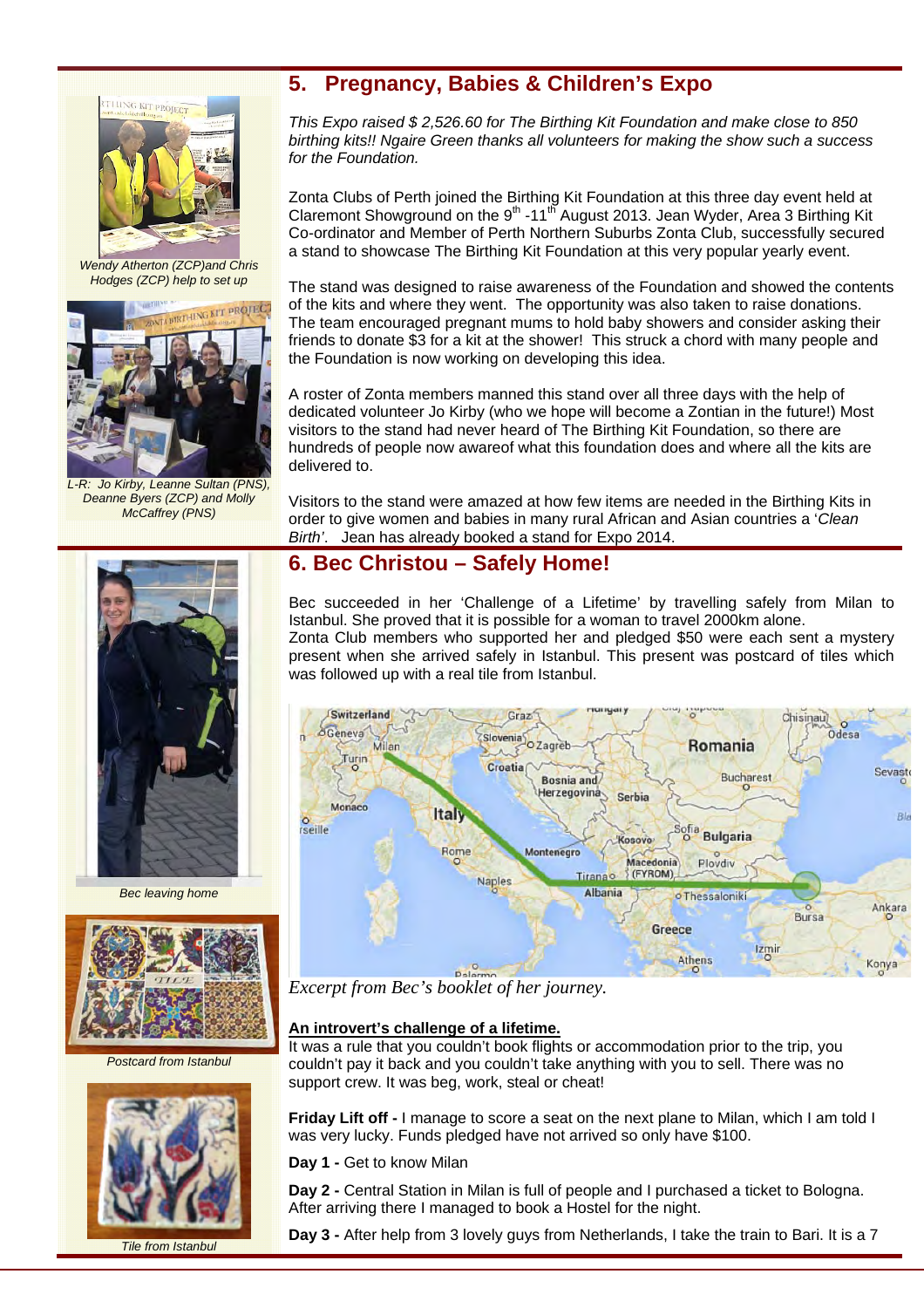

*Only compulsory Items:- Passport and US\$100* 

hour journey. 4 hours is about my sanity limit but the country side and conversing with an Italian family, I got there. It took me some time to find accommodation – a bit scary as it was getting dark.

**Day 4 -** WIFI access finally shows that all the pledges have come through which means I can crack out some more KMs towards Istanbul. Missed a boat trip to Corfu so booked a plane ticket for the next day to Istanbul.

**Day 5 -** Final leg of my journey to Istanbul.

More can be found at the following website. https://www.dropbox.com/s/hx6ajhkutx195bv/%24100%20Challengepdf.pdf

*Thank you for supporting me on this journey. A lot of lessons learnt and new friends made and overall a very humbling experience all round. I hope you enjoy my short story- I think it may hit the best sellers list... Bec.* 

## **7. High Tea – October 20th - How can you help?**

*Flyer is also on our club website – please email it to your friends today!*

- **Bring items for the gourmet hamper to the October Dinner Meeting**
- **Volunteer to man the photo exhibition and sale on Saturday and Sunday**
- **Sell tickets via Try Booking**



The members of the Zonta Club of Perth Inc request the pleasure of your company at a special...



Sunday 20 October, 2pm to 4pm St Catherine's College,

University of Western Australia (Entry off Stirling Highway, Nedlands) Tickets \$35 each online from

http://www.trybooking.com/DLSM

Enquiries to Roslyn at zontaperth@gmail.com



Please come and enjoy the:

- Musical recital by students from Perth Modern School
- Presentation by popular author, Deborah Burrows speaking on Romance in WW2 Perth-reality, stereotypes and myths
- Exhibition and sale of the late Dudley MacGibbon's exquisite photographs. Cash sales only.
- Raffle (6 tickets for \$5)

... and a glass of champagne or juice on arrival.

Why not treat yourself and your friends today?

Proceeds from this fundraising event will go to Zonta Service projects that include providing birthing kits for women in developing countries, breast care cushions for women (and men) recovering from breast surgery, support of women's refuge, education and community service awards, respite holidays for needy families and projects to reduce violence against women. For more information visit www.zontaperth.org.au



*The book turns the archives into a readable story.* 

## **8. Club History is Launched**

It was two years in the making, but the wait for the club history has been worth it. The final product is a beautiful book containing 174 pages and over 300 photographs which capture the life and soul of the club over the last 40 years.

The club's history was formally launched at the D23 Conference and its colourful professional format created a lot of interest from delegates across the District as to how it was created.

Initially, it was assumed the club had somehow received a grant and had it done